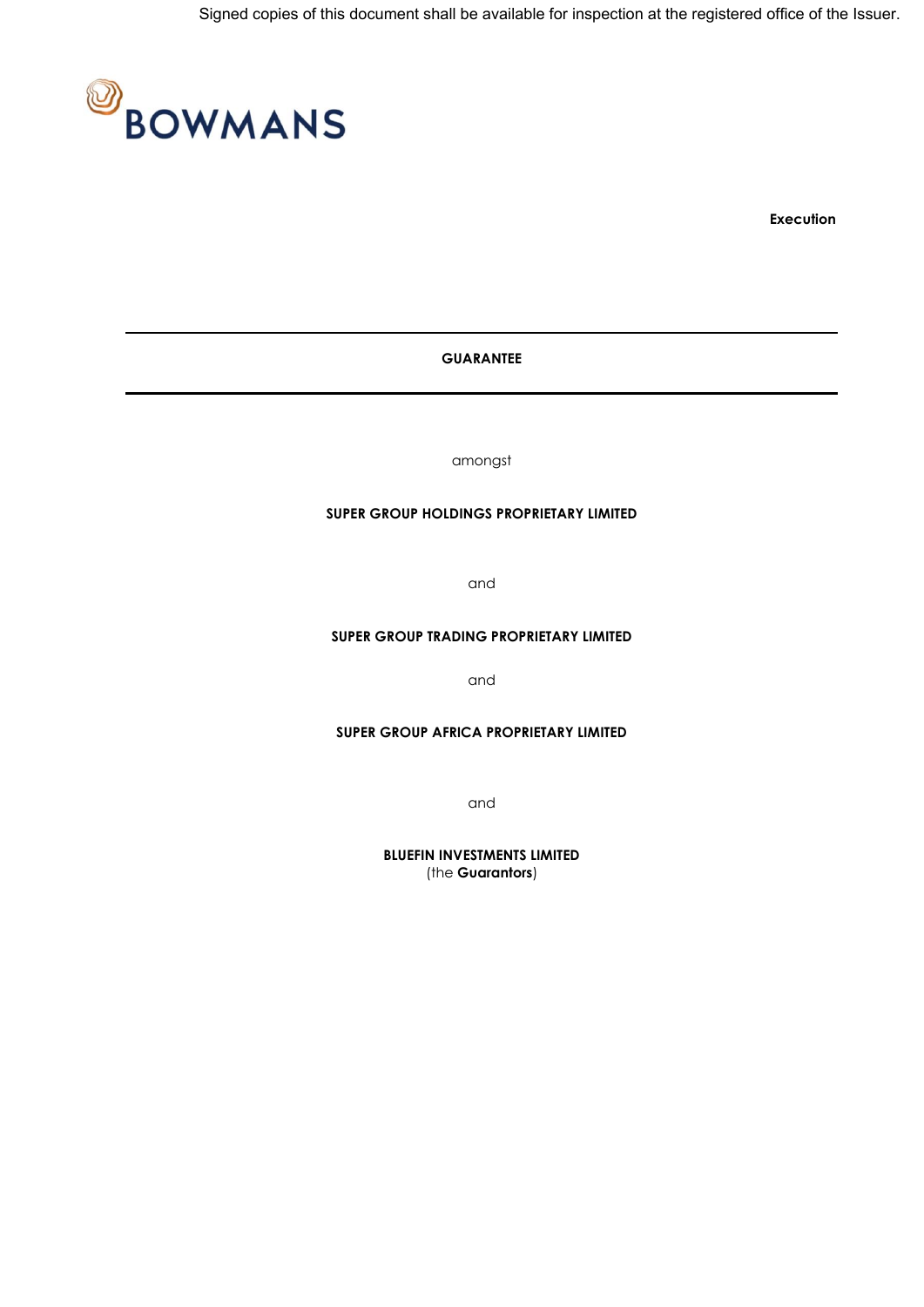# **CONTENTS**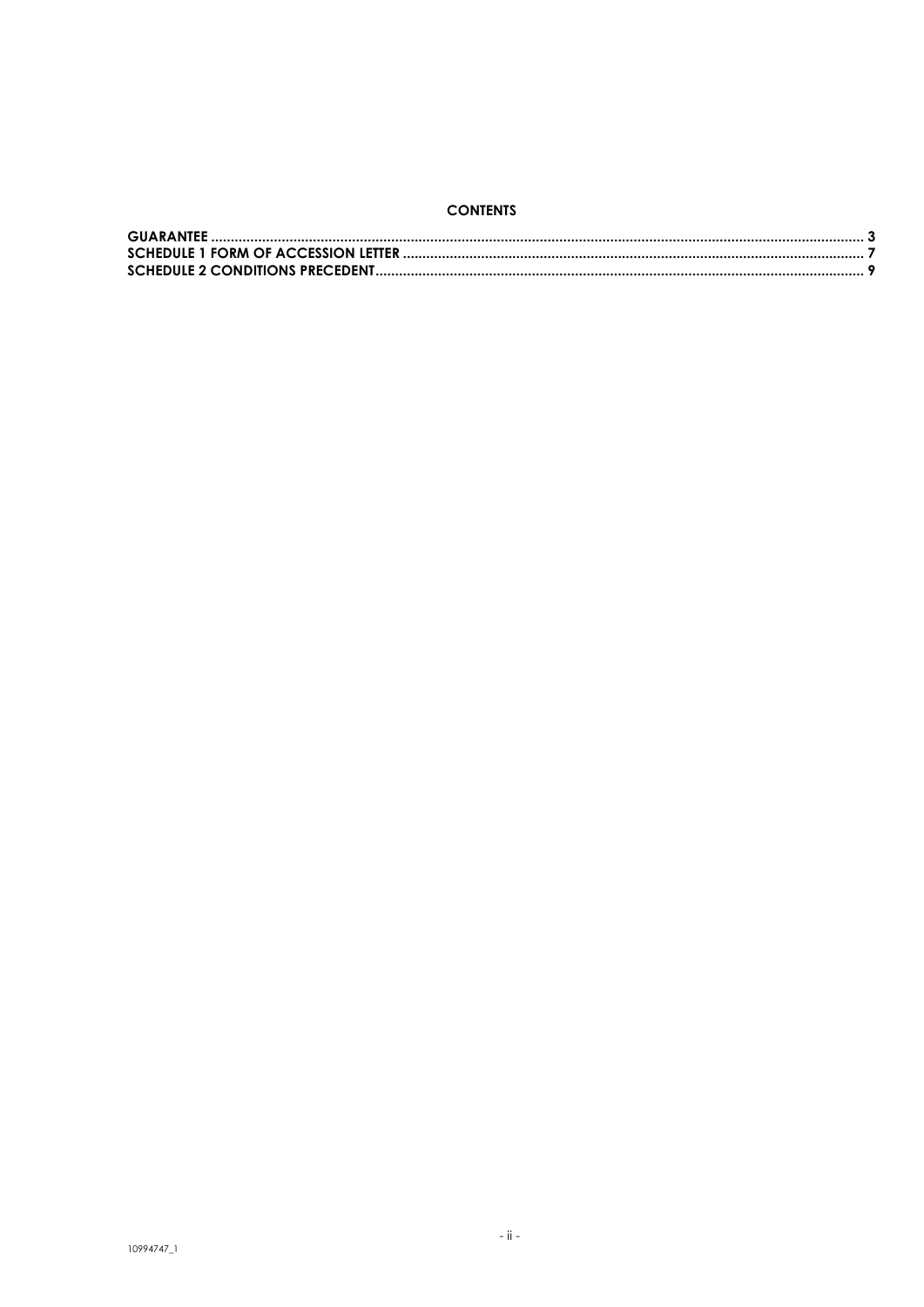## **GUARANTEE**

<span id="page-2-0"></span>We, the undersigned,

### **SUPER GROUP HOLDINGS PROPRIETARY LIMITED**

(incorporated in the Republic of South Africa with limited liability under registration number 1978/000019/07)

and

### **SUPER GROUP TRADING PROPRIETARY LIMITED**

(incorporated in the Republic of South Africa with limited liability under registration number 1972/009559/07)

and

## **SUPER GROUP AFRICA PROPRIETARY LIMITED**

(incorporated in the Republic of South Africa with limited liability under registration number 2000/019333/07)

and

### **BLUEFIN INVESTMENTS LIMITED**

(incorporated in the Republic of Mauritius with limited liability under registration number C38074)

(referred to as the **Guarantors**),

hereby irrevocably and unconditionally, jointly and severally, guarantee (as primary obligor and not merely as surety) to the holders of Senior Notes (the **Senior Noteholders**) issued or to be issued by Super Group Limited (registration number 1943/016107/06) (the **Issuer**) under the Super Group Limited ZAR5,000,000,000 Domestic Medium Term Note Programme (the **Programme**), the due and punctual performance of all of the Issuer's obligations arising under the Programme pursuant to this Programme Memorandum which the Issuer may incur to the Senior Noteholders and the due and punctual payment of all amounts owing by the Issuer in respect of the Senior Notes arising under the Programme pursuant to the amended and restated Programme Memorandum dated 29 April 2020 as amended and/or supplemented from time to time (the **Amended and Restated Programme Memorandum**) and further, if any obligation guaranteed by it is or becomes unenforceable, invalid or illegal, as an independent and primary obligation, indemnifies the Senior Noteholders immediately on demand against any cost, loss or liability it incurs as a result of the Issuer not paying any amount which would, but for such unenforceability, invalidity or illegality, have been payable by it on the date when it would have been due. The amount payable by the Guarantors under this indemnity will not exceed the amount it would have had to pay under this Guarantee if the amount claimed had been recoverable on the basis of a guarantee.

Terms used but not defined herein have the meanings set forth in the section of the Amended and Restated Programme Memorandum headed "*Terms and Conditions of the Notes*" as amended, restated and/or supplemented from time to time (the **Terms and Conditions**).

- 1. All payments made in terms of this Guarantee shall be made *mutatis mutandis* in accordance with Conditions 9 (*Interest*) and 10 (*Payments*) of the Terms and Conditions.
- 2. This Guarantee shall be binding on each Guarantor, and shall continue to be binding on each Guarantor and, with respect to any payment, or any part thereof, of principal and/or interest on any Senior Note that is rescinded or must otherwise be returned by the Transfer Agent or any Senior Noteholder if such rescission or return of payment has been compelled by law as a result of the insolvency of any of the Issuer or any other Person or if such rescission or return of payment is a result of any law, regulation or decree applicable to the Issuer or such Persons.
- 3. Each Guarantor hereby renounces all benefits arising from the legal exceptions "*non numeratae pecuniae*" (no money was paid over), "*non causa debiti*" (lack of actionable debt), "*errore calculi*" (mistake in calculation of amount due) and "*beneficia excussionis et divisionis*" (the benefits of excussion and division), with the force and effect of which each Guarantor hereby declares itself to be fully acquainted. The Guarantors agree that this Guarantee is to be in addition and without prejudice to any other suretyship/s and security/ies now or hereafter to be held by the Senior Noteholders and shall remain in force as a continuing security notwithstanding any intermediate settlement of account and notwithstanding any legal disability of the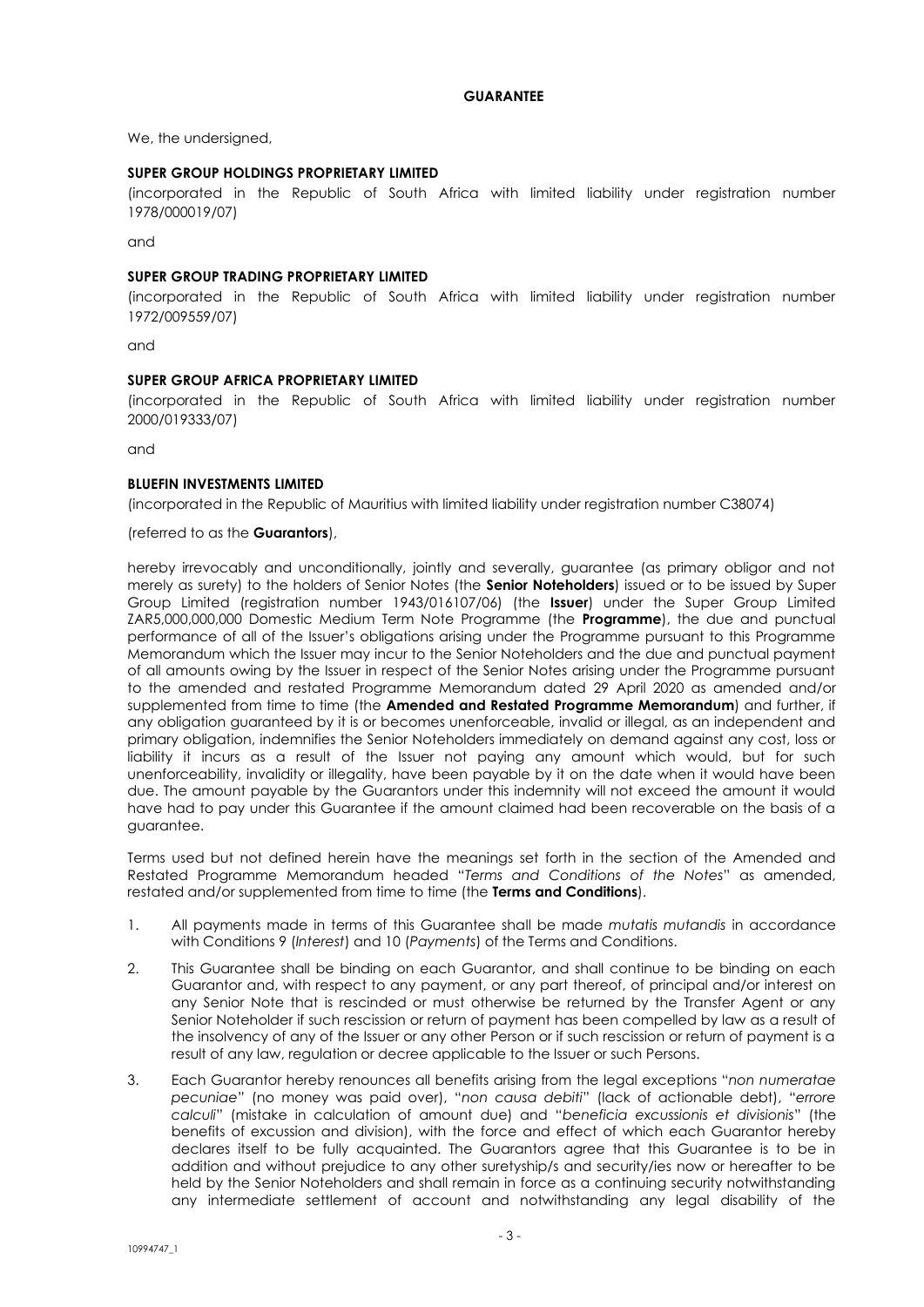Guarantors.

- 4. For so long as a Tranche of Senior Notes remains Outstanding, each Guarantor undertakes not to, and will procure that it shall not, create or permit the creation of any Encumbrance, other than any Permitted Encumbrance over any of its present or future businesses, undertakings, assets or revenues (including any uncalled capital) to secure any present or future Indebtedness of the Issuer or such Guarantor or any guarantee or indemnity given in respect of any present or future Indebtedness (save for those that have been accorded a preference by law) without at the same time securing all Senior Notes equally and rateably with such Indebtedness or any such guarantee or indemnity or providing such other security as may be approved by Extraordinary Resolution of the Senior Noteholders, unless the provision of any such security is waived by an Extraordinary Resolution of the Senior Noteholders.
- 5. No action in respect of any collateral or security given by the Issuer, or any other Persons, in respect of the Senior Notes is required to be taken before action is taken against the Guarantor under this Guarantee, and the existence or enforceability of this Guarantee shall not affect or be affected by any other security held in respect of the Issuer's obligations under the Senior Notes.
- 6. The obligations of each Guarantor under the Guarantee constitutes the unconditional, (and subject to Condition 7 (*Negative Pledge*) and clause 5 above) unsecured and unsubordinated obligations of such Guarantor and will rank (subject to any obligations preferred by mandatory and/or overriding provisions of law) *pari passu* with all other present and future unsecured and unsubordinated obligations of such Guarantor.
- 7. Any admission made by the Issuer in respect of the Senior Notes shall be binding on each Guarantor.
- 8. The obligations of each Guarantor under this Guarantee will not be affected by, without limitation, an amendment, supplement, extension or invalidity of the Notes and/or the winding-up, liquidation, dissolution, business rescue or placement under supervision of the Issuer.
- 9. The Guarantors shall not be entitled to cede, delegate, assign or transfer all or any part of their obligations under this Guarantee.
- 10. A demand made under this Guarantee by any Senior Noteholder after an Event of Default has occurred and while it is continuing shall be made in writing to the Guarantors at the address specified below.
- 11. Payment to the Paying Agent under this Guarantee shall:
- 11.1. be made by and of the Guarantors to the Paying Agent not later than 3 (three) Business Days after receipt of a demand in accordance with clause 10 above;
- 11.2. discharge each Guarantor of its applicable obligations to the Senior Noteholders under this Guarantee; and
- 11.3. *pro tanto* discharge the Issuer of its corresponding obligations to the Senior Noteholders under the Senior Notes.
- 12. Notwithstanding any part payment by any Guarantor or on the Guarantors' behalf, the Guarantors shall have no right to any cession of action in respect of such part payment and shall not be entitled to take any action against the Issuer or against any other surety for the Issuer in respect thereof unless and until the indebtedness of the Issuer to the Senior Noteholders shall have been discharged in full.
- 13. Each notice, demand or other communication under this Guarantee shall be in writing and be delivered personally or by recognised courier and or electronic communication and be deemed to have been given:
- 13.1. in the case of electronic communication, on the first Business Day following the date of transmission; and
- 13.2. in the case of personal delivery or courier, when delivered; and
- 13.3. shall be sent to the Guarantors at:

Physical address: 27 Impala Road Chislehurston Sandton 2196 South Africa Attention: Ms B Bird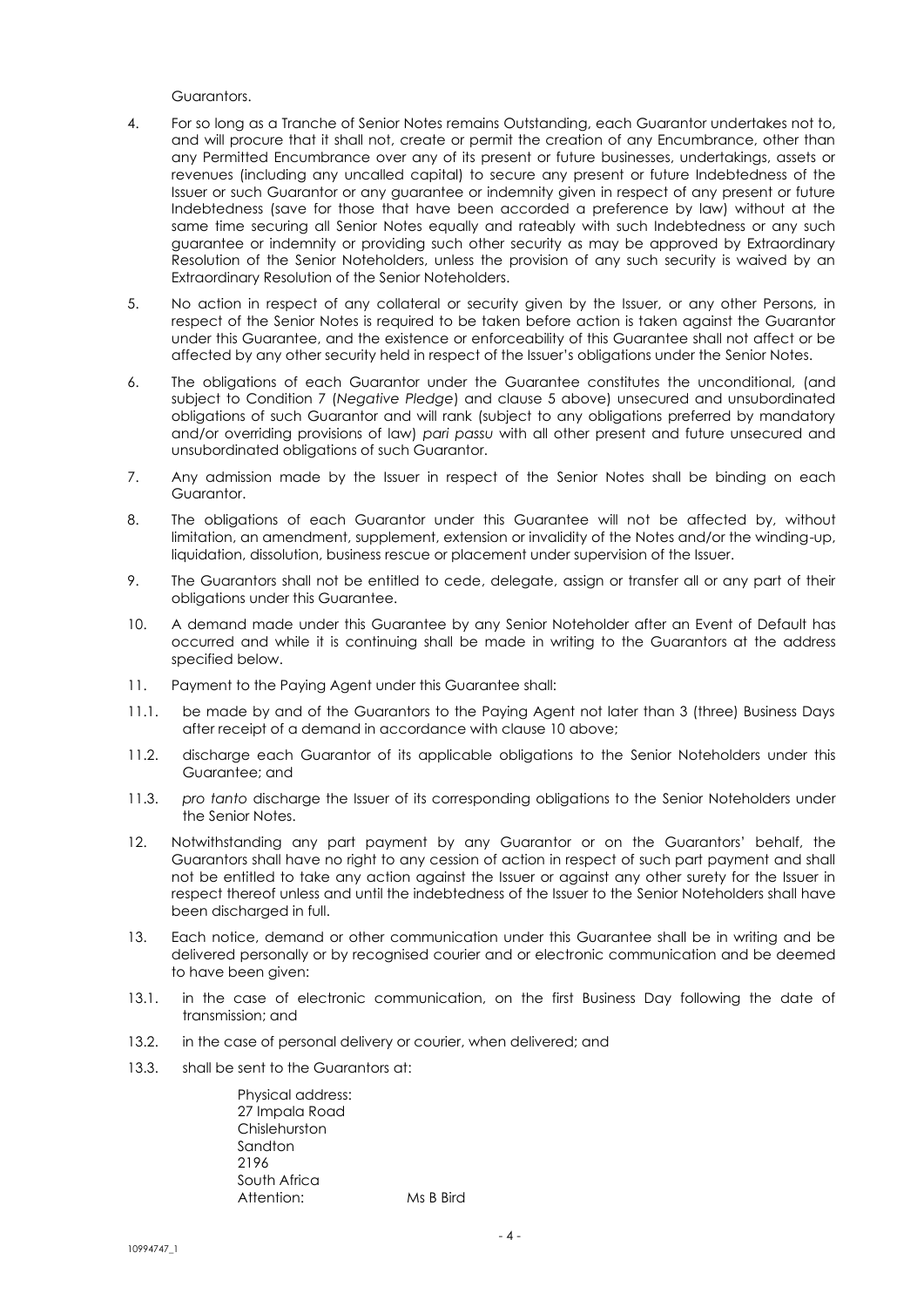Email: [bridget.bird@supergrp.com](mailto:bridget.bird@supergrp.com) Telephone: +27 11 523 4075

or to such other address in South Africa or email address as is notified from time to time by the Guarantors to the Senior Noteholders in accordance with Condition 20 (*Notices*) of the Terms and Conditions.

- 14. Each Guarantor chooses the above address as its *domicilium citandi et executandi* for all purposes under this Guarantee, whether in respect of court process, notices or other documents or communications of whatsoever nature.
- 15. This Guarantee is, and all rights and obligations relating to this Guarantee are, governed by, and shall be construed in accordance with, the laws of South Africa.
- 16. This Guarantee will terminate upon all of the obligations of the Issuer under the Senior Notes being fully and finally discharged in accordance with the Terms and Conditions.
- 17. Each Guarantor agrees for the benefit of the Senior Noteholders that the South Gauteng High Court, Johannesburg (or any successor to that division), shall have jurisdiction to hear and determine any suit, action or proceedings, and to settle any disputes which may arise out of or in connection with this Guarantee and, for such purposes, irrevocably submits to the jurisdiction of such court.
- 18. This Guarantee will be deposited with, and be held by, the Transfer Agent until the later of
- 18.1. The date on which the Programme is terminated by the Issuer; and
- 18.2. the date on which all of the obligations of the Issuer and the Guarantors under or in respect of the Senior Notes and/or the Guarantee have been discharged in full.
- 19. Each Guarantor acknowledges and agrees that each Senior Noteholder shall be entitled to require the Transfer Agent to produce the original of this Guarantee on request and further shall be entitled to require the Transfer Agent, which shall be obliged, to provide a copy of this Guarantee to that Senior Noteholder on request. In holding the Guarantee, the Transfer Agent shall not act in any fiduciary or similar capacity for the Senior Noteholders and shall not accept any liability, duty or responsibility to Senior Noteholders in this regard.
- 20. Any member of the SG Group may become an Additional Guarantor if such member delivers to the Issuer and the Issuer accepts:
- 20.1. a duly completed and executed Accession Letter in the form as attached hereto as Schedule 1 (Form of Accession Letter); and
- 20.2. all of the documents and other evidence listed in Schedule 2 (*Conditions Precedent*) hereto in relation to that Additional Guarantor, each in a form and substance satisfactory to the Issuer.
- 21. This Guarantee constitutes the whole agreement relating to the subject matter hereof. No amendment, modification or variance (save for an increase of the Programme Amount) or consensual cancellation of this Guarantee or any provision or term hereof, unless of a technical nature, to correct a manifest error or to comply with mandatory provisions of law, shall be binding unless approved by Extraordinary Resolution of Senior Noteholders or with the prior written approval of Senior Noteholders or the relevant Class of Senior Noteholders, as the case may be, holding not less than 66.67% (sixty-six point six-seven percent) in the Nominal Amount of the Senior Notes Outstanding from time to time and thereafter recorded in a written document signed by the Guarantor. Any waiver or relaxation or suspension given or made shall be strictly construed as relating strictly to the matter in respect whereof it was made or given.
- 22. This Guarantee may be executed in any number of counterparts and by different parties thereto in separate counterparts, each of which when so executed shall be deemed to be an original and all of which when taken together shall constitute one and the same Guarantee.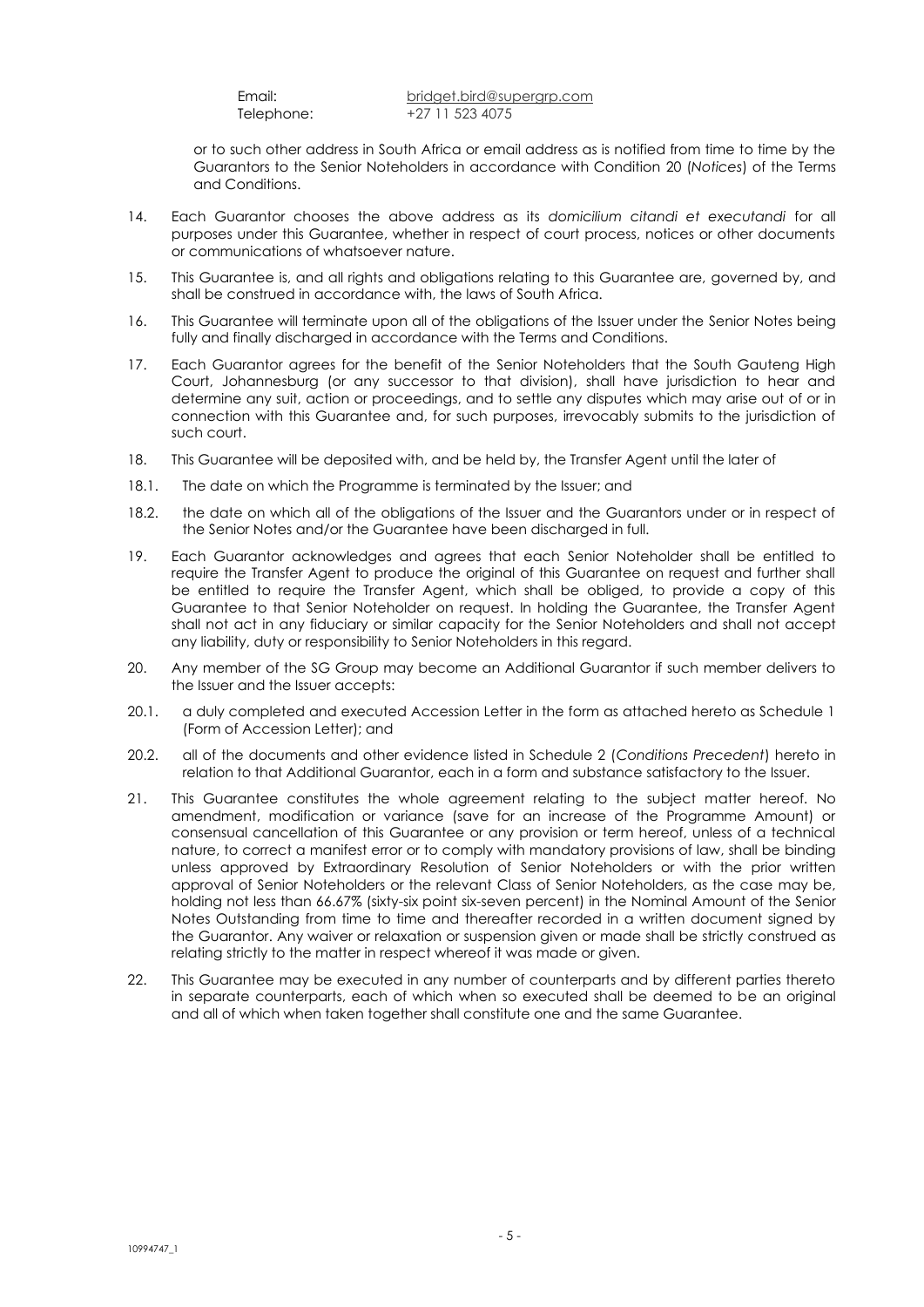| <b>SIGNED</b><br>$\sim$<br>. . | - -- |  |  |
|--------------------------------|------|--|--|
|--------------------------------|------|--|--|

\_\_\_\_\_\_\_\_\_\_\_\_\_\_\_\_\_\_\_\_\_\_\_\_\_\_\_\_\_ \_\_\_\_\_\_\_\_\_\_\_\_\_\_\_\_\_\_\_\_\_\_\_\_\_\_\_\_\_\_\_

For and on behalf of

## **SUPER GROUP HOLDINGS PROPRIETARY LIMITED**

\_\_\_\_\_\_\_\_\_\_\_\_\_\_\_\_\_\_\_\_\_\_\_\_\_\_\_\_\_ \_\_\_\_\_\_\_\_\_\_\_\_\_\_\_\_\_\_\_\_\_\_\_\_\_\_\_\_\_\_\_ Name: Name: Name: Name: Name: Name: Name: Name: Name: Name: Name: Name: Name: Name: Name: Name: Name: Name: Name: Name: Name: Name: Name: Name: Name: Name: Name: Name: Name: Name: Name: Name: Name: Name: Name: Name: Name: Capacity: Capacity:

Who warrants his/her authority hereto Who warrants his/her authority hereto

For and on behalf of

# **SUPER GROUP TRADING PROPRIETARY LIMITED**

\_\_\_\_\_\_\_\_\_\_\_\_\_\_\_\_\_\_\_\_\_\_\_\_\_\_\_\_\_ \_\_\_\_\_\_\_\_\_\_\_\_\_\_\_\_\_\_\_\_\_\_\_\_\_\_\_\_\_\_\_ Name: Name: Name: Name: Name: Name: Name: Name: Name: Name: Name: Name: Name: Name: Name: Name: Name: Name: Name: Name: Name: Name: Name: Name: Name: Name: Name: Name: Name: Name: Name: Name: Name: Name: Name: Name: Name: Who warrants his/her authority hereto

Capacity:<br>Who warrants his/her authority hereto

For and on behalf of

# **SUPER GROUP AFRICA PROPRIETARY LIMITED**

\_\_\_\_\_\_\_\_\_\_\_\_\_\_\_\_\_\_\_\_\_\_\_\_\_\_\_\_\_ \_\_\_\_\_\_\_\_\_\_\_\_\_\_\_\_\_\_\_\_\_\_\_\_\_\_\_\_\_\_\_ Name: Name: Name: Name: Name: Name: Name: Name: Name: Name: Name: Name: Name: Name: Name: Name: Name: Name: Name: Name: Name: Name: Name: Name: Name: Name: Name: Name: Name: Name: Name: Name: Name: Name: Name: Name: Name: Capacity: Capacity: Who warrants his/her authority hereto Who warrants his/her authority hereto

For and on behalf of **BLUEFIN INVESTMENTS LIMITED**

Name: Name: Name: Name: Name: Name: Name: Name: 2014 Who warrants his/her authority hereto

Capacity:<br>Who warrants his/her authority hereto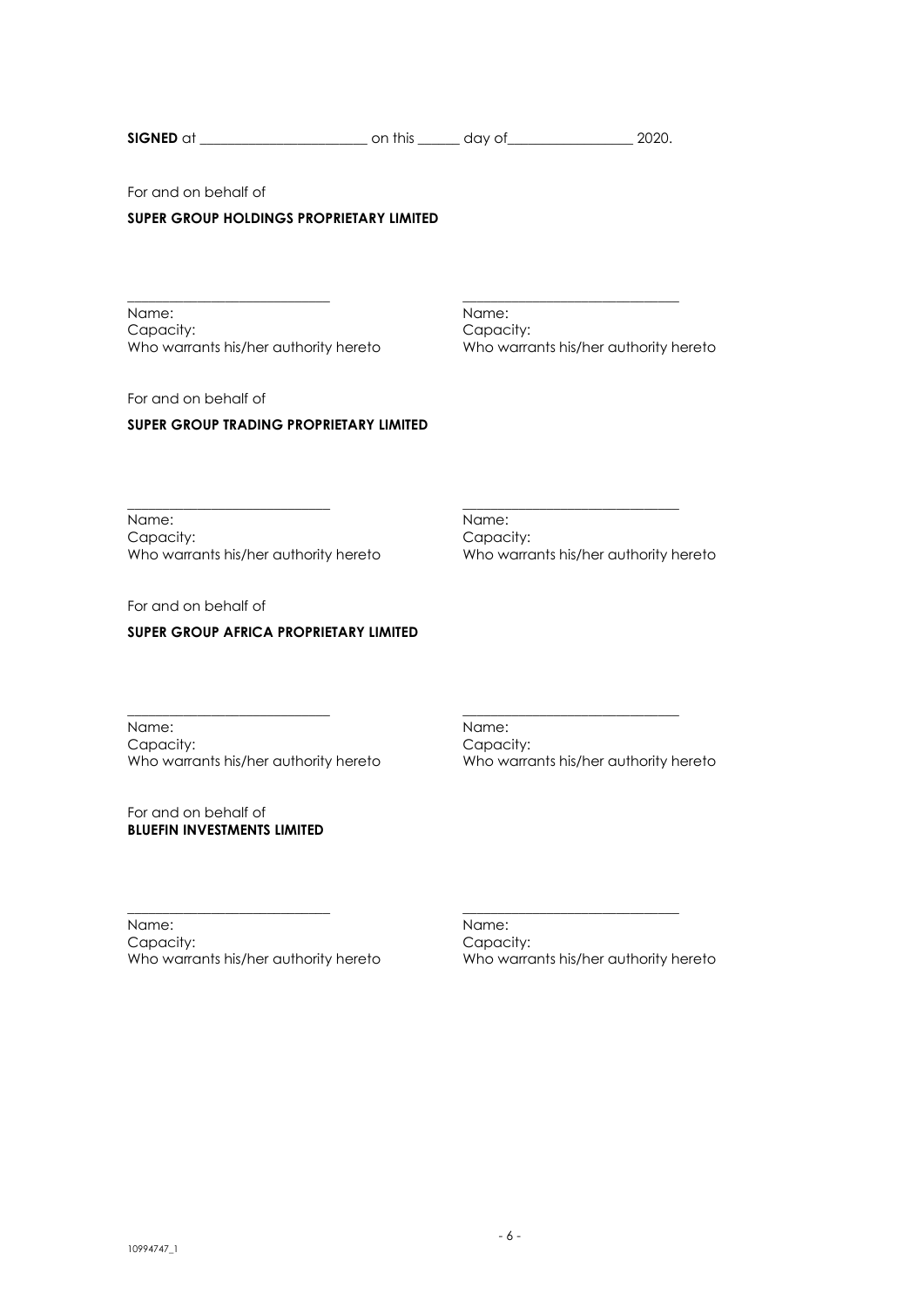## **SCHEDULE 1**

#### **FORM OF ACCESSION LETTER**

<span id="page-6-0"></span>To: **[insert]**

And to: **[insert]**

From: **[Insert full name of Additional Guarantor]** (the **Acceding Party**)

Date: **[insert]**

Dear Sirs

# **SUPER GROUP LIMITED ZAR5,000,000,000 DOMESTIC MEDIUM TERM NOTE PROGRAMME – GUARANTEE DATED ON OR ABOUT 29 APRIL 2020 (the Guarantee)**

- 1. We refer to the Guarantee. This is an Accession Letter, and terms used in this Accession Letter have the same meaning as in the Guarantee.
- 2. Terms used but not defined herein have the meanings set forth in the Guarantee as amended, restated and/or supplemented from time to time (the Guarantee).
- 3. This Accession Undertaking is delivered to you as Issuer pursuant to Condition 8 (5) of the Terms and Conditions and Clause 20 of the Guarantee.
- 4. In consideration of the Acceding Party being accepted as a Guarantor for the purposes of the Guarantee, the Acceding Party hereby confirms that, as from the date of acceptance of this Accession Letter by the Issuer, it:
- 4.1. intends to be a party to the Guarantee as a Guarantor;
- 4.2. intends to be a party to the Programme Agreement as a Guarantor;
- 4.3. undertakes to perform all the obligations expressed in the Guarantee and the Programme Agreement to be assumed by a Guarantor; and
- 4.4. agrees that it shall be bound by all the provisions of the Guarantee and the Programme Agreement as if it had been an original party to the Guarantee and Programme Agreement as a Guarantor.
- 5. This Accession Letter may be executed in any number of counterparts and this has the same effect as if the signatures on the counterparts were on a single copy of this Accession Letter.
- 6. This Accession Letter shall be governed by and construed in accordance with the laws of South Africa.

For and on behalf of

[The Acceding Party]

\_\_\_\_\_\_\_\_\_\_\_\_\_\_\_\_\_\_\_\_\_\_\_\_

Name: [Full name of Additional Guarantor] Capacity: Who warrants his/her authority hereto Address for notices: Address: Fax: Email: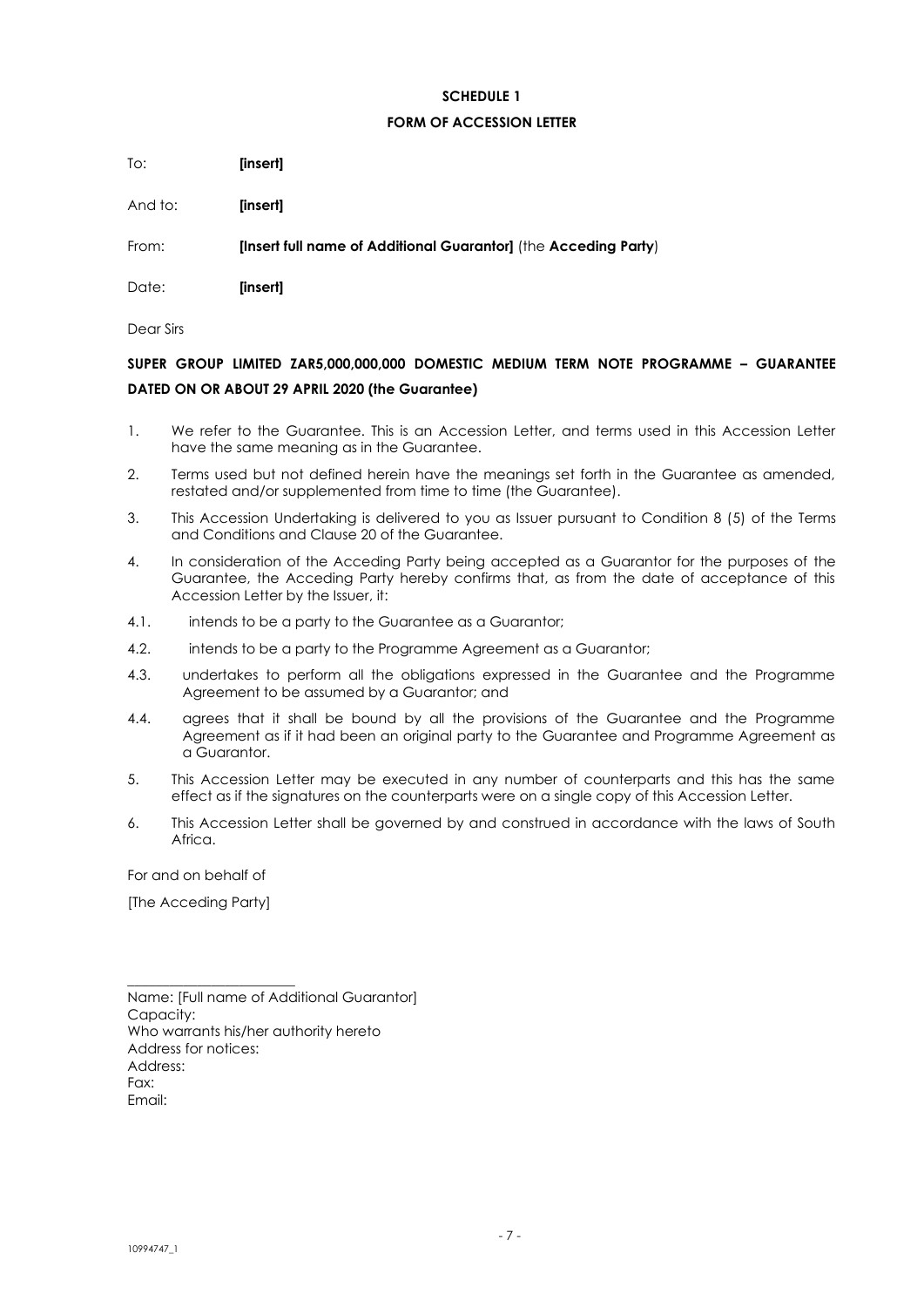# For and on behalf of

# **SUPER GROUP LIMITED**

\_\_\_\_\_\_\_\_\_\_\_\_\_\_\_\_\_\_\_\_\_\_\_

Name: Capacity: Who warrants his/her authority hereto